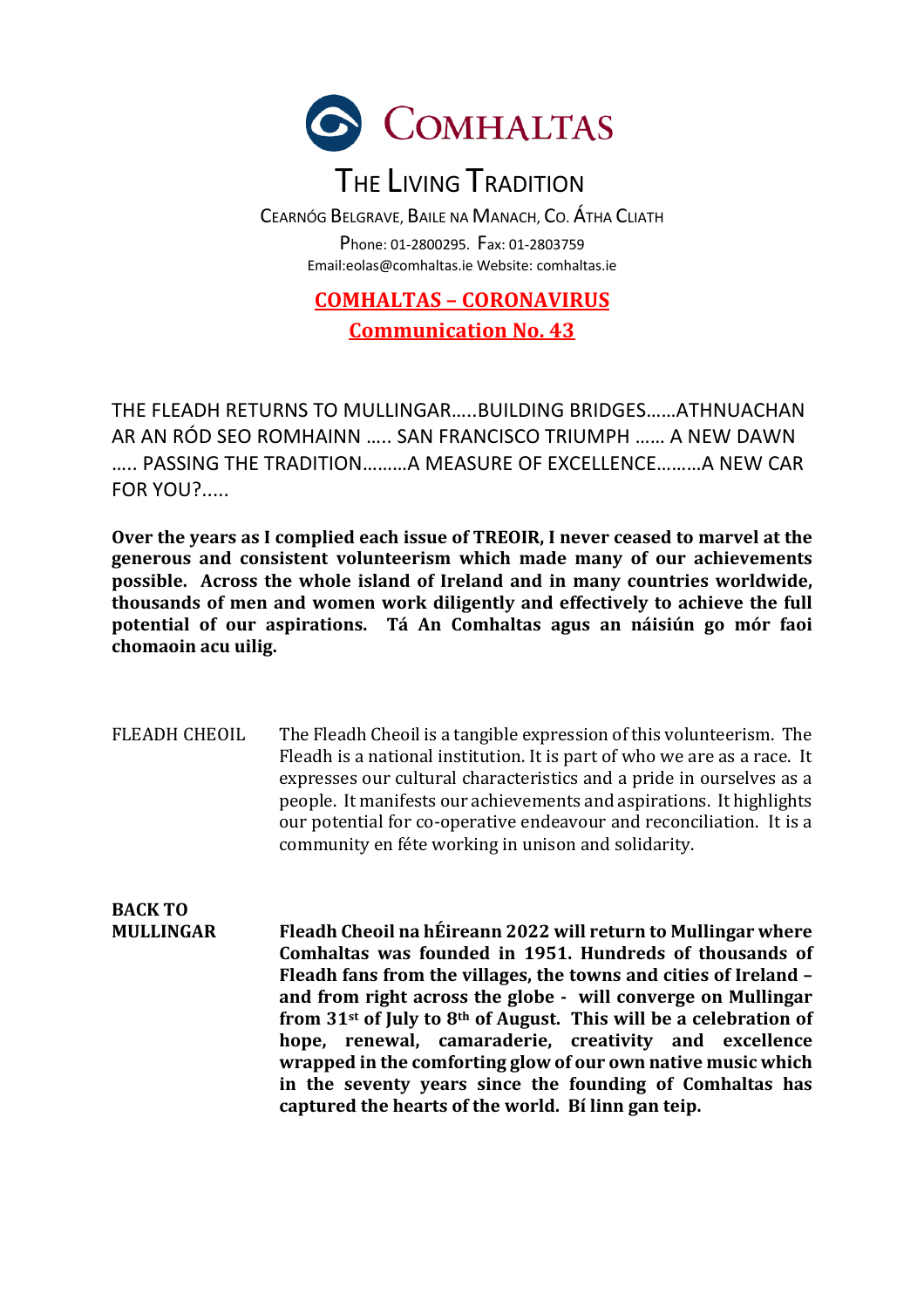A CAR FOR YOU? Would you like to own a new Toyota Corolla Hybrid L/Sport? It could be yours. See fleadhcheoil.ie Tickets are  $\epsilon$ 20 each or 3 for €50. You can buy tickets online at fleadhcheoil.ie or if you have sold tickets, please return ticket stubs and monies to Fleadh Cheoil Office, Market House, Market Square, Mullingar, Co. Westmeath. Cheques should be made payable to Fleadh Cheoil na hÉireann Mullingar or call 0449338954 to get bank details. The draw takes place at Fleadh Cheoil na hÉireann in Mullingar on the  $7<sup>th</sup>$  of August. Given the challenges facing Mullingar following a two-year disruption, every little help would be appreciated by the Fleadh Committee. 

### **BUILDING**

**BRIDGES** Brú Ború, the Comhaltas Cultural Centre which nestles in the shadow of the ancient Rock of Cashel, hosted a visit by the **Prince of Wales and the Duchess of Cornwall last March. The** Royal couple were entertained by the much-acclaimed Brú **Ború performing group who have performed worldwide**  including on the Great Wall of China. The one hour event was acknowledged as a significant bridge-building occasion. In his address to the gathering, Prince Charles said: "Ireland and the UK have shared too much of the waters of sorrow, but with the flow of time there is emerging something rich, new and hopeful".

ATHNUACHAN The new ATHNUACHAN branch guidebook is a timely aid in the renewal of the Comhaltas cultural movement. The Ardrúnaí Tomás  $\acute{0}$  Maoldomhnaigh notes that "this publication aims to assist all officers in achieving best practice". An tUachtarán Éamonn ó hArgáin says: "The guidebook is a valuable source for officeholders and potential officeholders. It sits alongside other Comhaltas resources that shape our organisation".

#### **SAN FRANCISCO**

**TRIUMPH "The 2022 North American Comhaltas Convention held in San Francisco was a triumph for the CCÉ Cooley-Keegan Branch of** Comhaltas who hosted the Convention". This was stated by **Comhaltas PRO Pádraig Ó Flanagáin who attended this great musical event which was attended by hundreds of**  representatives from the United States and Canada.

A NEW 

DAWN The 2022 Annual Congress of Comhaltas - the first since 2019 due to Covid-19 – was held at Cultúrlann na hÉireann. It was deemed by many to herald a new dawn for the cultural movement. Uachtarán an Chomhaltais Éamonn Ó hArgáin "saluted all those who made this possible". He highlighted the achievements during the pandemic and pointed to the ambitious plans for the future.